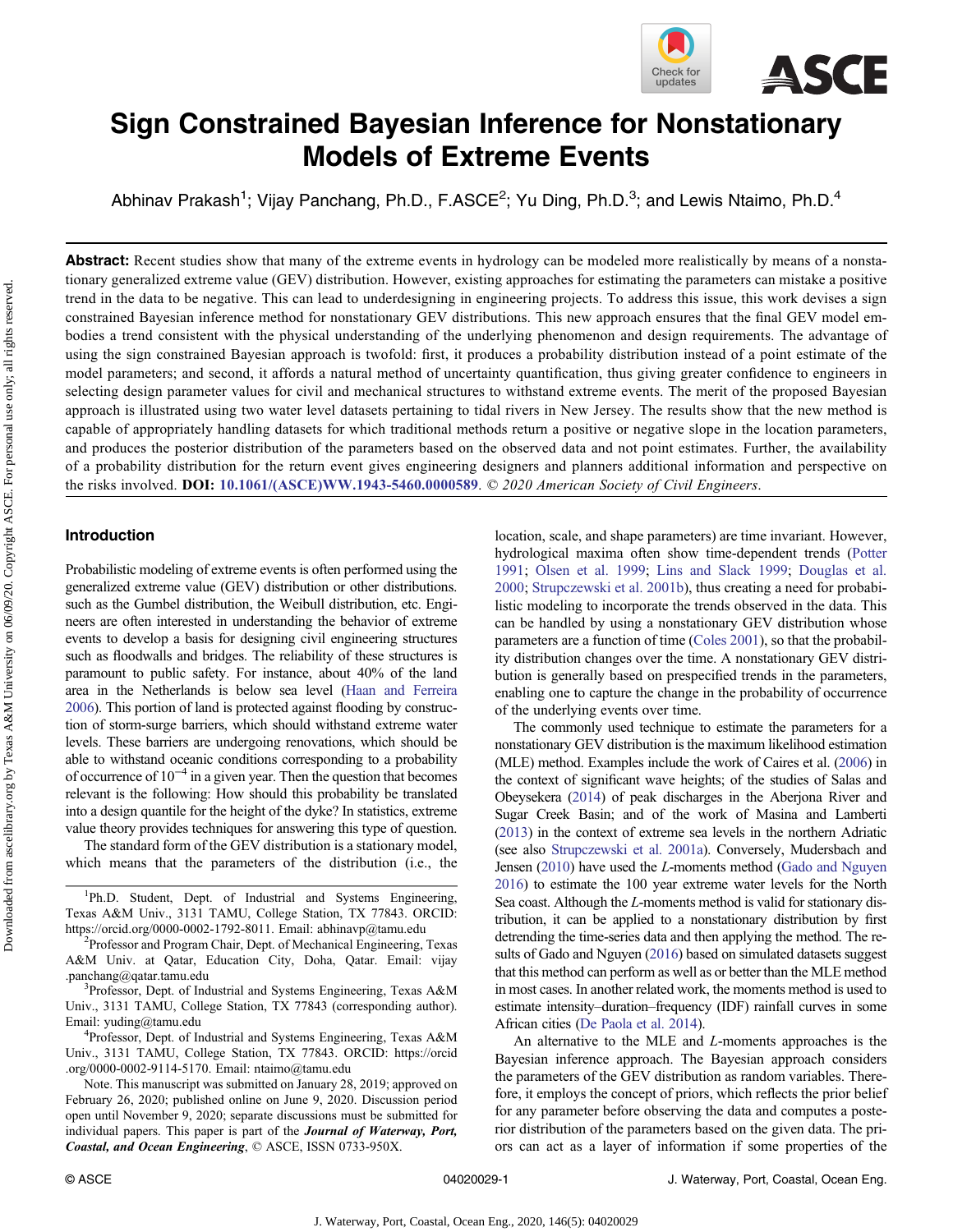<span id="page-1-0"></span>parameters are known, while having a posterior distribution of the parameters offers the benefit of uncertainty quantification. This approach has been taken, for example, to analyze trend-related peak flow attributes of the Wainganga river basin in India [\(Das and](#page-7-0) [Umamahesh 2017\)](#page-7-0). The work by De Paola et al. [\(2018](#page-7-0)) compares the Bayesian method and the MLE method for parameter estimation using both stationary and nonstationary models for extreme rainfall in some African cities.

In spite of the widespread use of these methods, a potential problem appears to have gone unnoticed. Certain datasets of extreme events often exhibit an increasing trend; but, while applying a nonstationary model, these methods produce a negative slope for the location parameter. The problem with this phenomenon is that a negative slope for the location parameter could lead to the underdesign of a structure (since the data points themselves possess an increasing trend). This is illustrated by means of an analysis of data for the Hackensack River in New Jersey. The purpose of this work is to alert the practitioner to this problem and to suggest a remedy. The problem may be solved by using a constrained optimization of the likelihood function but the solution for this optimization problem invariably yields a zero slope for the location parameter, thus rendering the process stationary.

The contribution of this work to nonstationary GEV modeling applications is the development of a sign constrained Bayesian method for parameter estimation problems involving nonstationary phenomenon. The motivation for this work stems from the need to incorporate a physical understanding of the phenomenon in the GEV model to improve estimation. The use of appropriate priors in a Bayesian framework allows such understanding to be added to the model in a natural manner. A further benefit of this Bayesian work is its ability to inherently account for the uncertainty in the model, something that is pressingly needed in extreme value analysis but often remains ignored in the research ([Coles 2001\)](#page-7-0).

To demonstrate the problem and the solution, we include two case studies involving hydrological data for extreme flows in two tidal rivers. These data have different structures, as explained in the subsequent sections. The two case studies provide an illustration of how to apply the proposed Bayesian method with practitioners in mind, and demonstrate that this unified framework can handle problems with different data structures. The rest of the paper is organized as follows. The next section describes the fundamentals of nonstationary modeling in relation to the GEV distribution. After this, the details of the proposed Bayesian method for parameter estimation are provided and results are reported of the traditional MLE, the constrained MLE, the traditional Bayesian, and the proposed sign constrained Bayesian methods applied to two hydrological datasets. The discourse ends with a summary and concluding remarks.

## GEV Distribution for Nonstationary Models

The stationary GEV distribution uses three parameters, namely, the *location* parameter  $\mu$ , the *scale* parameter  $\sigma$ , and the *shape* parameter ξ. The cumulative distribution function (CDF) for a GEV distribution can be expressed as

$$
F(z) = \exp\left(-\left\{1 + \xi \left[\frac{z - \mu}{\sigma}\right]\right\}^{1/\xi}\right) \tag{1}
$$

where  $z =$  variable associated with the underlying random process, say the value of the water level. The GEV distribution can be modified to incorporate the nonstationarity present in the data by expressing the parameters as functions of time [\(Coles 2001\)](#page-7-0). The structure of the time dependence can be assumed based on the pattern of the trends in the data. If, for example, it is assumed that the parameters vary linearly with time, we can write each parameter as a linear function of time  $t$  in the following manner:

$$
\mu(t) = \mu_0 + \mu_1 t, \qquad \sigma(t) = \sigma_0 + \sigma_1 t, \qquad \xi(t) = \xi_0 + \xi_1 t \quad (2)
$$

where  $\mu(t)$  = linear function for the location parameter, with intercept  $\mu_0$  and slope  $\mu_1$ ;  $\sigma(t)$  = function for the scale parameter, with intercept σ<sub>0</sub> and slope σ<sub>1</sub>; and  $ξ(t)$  = function for the shape parameter, with  $ξ_0$ and  $\xi_1$  as intercept and slope, respectively. It is evident that the number of parameters for a nonstationary model has doubled to six. This makes the resulting model more complicated, and sometimes unnecessarily flexible, creating identifiability issues in parameter estimates. Intuitively, these issues arise when there is an excessive number of parameters in a model and various combinations of the parameters may have the same effect, making it difficult to estimate the parameters uniquely. For this reason, often only the location parameter is regarded as a function of time, while keeping the scale and shape parameters as time-independent constants (e.g., [Obeysekera et al. 2013\)](#page-8-0). Such a model, with a linear trend in the location parameter, means that the distribution is shifting linearly with time without changing the overall structure of the distribution, as illustrated in Fig. 1.

Considering the location parameter as a linear function of time, the CDF can be written as

$$
F(z, t) = \exp\left(-\left\{1 + \xi \left[\frac{z - (\mu_0 + \mu_1 t)}{\sigma}\right]\right\}^{1/\xi}\right) \tag{3}
$$

Hence, four parameters { $\mu_0$ ,  $\mu_1$ ,  $\sigma$ ,  $\xi$ } are to be estimated, where  $\mu_0$  = intercept of the location parameter; and  $\mu_1$  = slope of the location parameter. To estimate these parameters using the method of maximum likelihood, let the likelihood function be written as

$$
L(\theta) = \prod_{i=1}^{n} f(z_i; \mu(t), \sigma, \xi)
$$
\n(4)

where  $f =$  the probability density function (PDF) of the distribution;  $\theta$  = the parameter set { $\mu_0$ ,  $\mu_1$ ,  $\sigma$ ,  $\xi$ };  $z_i$  = the *i*th data point; and  $n =$  the total number of data points. Then the parameters  $\{\mu_0, \mu_1, \sigma, \xi\}$  can be estimated by maximizing the logarithm of the likelihood function.

**Nonstationary GEV distribution** 



Fig. 1. Example of linear shift in the GEV distribution over time.

© ASCE 04020029-2 J. Waterway, Port, Coastal, Ocean Eng.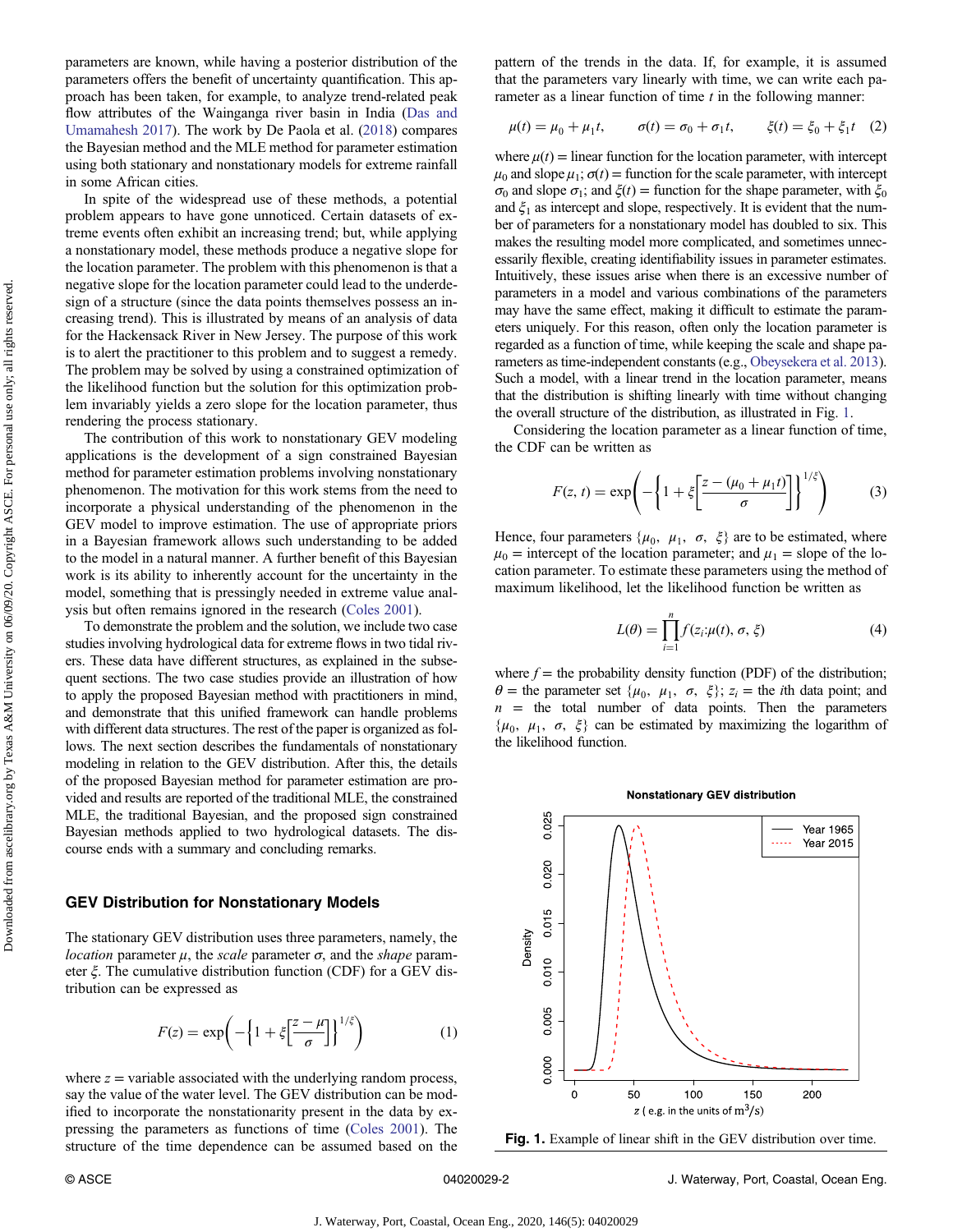Downloaded from ascelibrary.org by Texas A&M University on 06/09/20. Copyright ASCE. For personal use only; all rights reserved.Downloaded from ascelibrary org by Texas A&M University on 06/09/20. Copyright ASCE. For personal use only; all rights reserved.

<span id="page-2-0"></span>For a nonstationary GEV distribution, the time  $t$  in the likelihood function is a variable and its value depends on the "reference" year selected. If the first data point is considered the reference for constructing the time index,  $t = 0, 1, 2, ..., n$ . Choosing the first available data point as the reference  $(t=0)$ , however, is just one way to construct the time index [\(Coles 2001](#page-7-0)). Any year can, in fact, be taken as the reference. The data points preceding the reference would then be modeled as  $t = -1, -2, -3, \ldots$ , while the years succeeding the *reference* year would be modeled as  $t = 1, 2, 3...$ For example, Obeysekera and Salas ([2016\)](#page-8-0) advocated centering the time variable around the mean of the extreme values and using the mean year as the reference year. The impact of a different reference is that the estimate of the intercept,  $\mu_0$ , will be affected, but the other parameters will not.

To ensure that the final model is independent of the choice of the reference year, the location intercept must be shifted to reflect the first year of the design life of a structure. Let us call the first year of the design life of a structure the "design" year,  $y_d$ . We denote by  $y_r$  the reference year for constructing the time index. If the location parameter is defined as a linear function of time, as in Eq. [\(2\)](#page-1-0), the value of the location intercept for the design year can be recalculated as

$$
\mu_{0d} = \mu_0 + \mu_1(y_d - y_r) \tag{5}
$$

where  $\mu_0$  is the location intercept corresponding to the reference year and  $\mu_{0d}$  is the location intercept corresponding to the design year. For extrapolation into the future, the number of years is counted from the design year and, as such,  $\mu_{0d}$  should accordingly be used in the nonstationary GEV model, as expressed in Eq. ([3](#page-1-0)).

Let us suppose that the parameter values have been estimated. The next step is to calculate a design quantile. In the example noted earlier, the Dutch government has stipulated that the height of the dykes should be sufficient to withstand water levels with a probability of occurrence of as low as  $10^{-4}$  (exceedance probability) in any given year. If we use a nonstationary model, this exceedance probability is a function of time. Let the exceedance probability for an event z at time t be denoted by  $p_t(z)$ . Then it can be calculated using the CDF of the GEV distribution, as

$$
p_t(z) = 1 - F(z; t)
$$
  
= 1 - exp $\left(-\left\{1 + \xi \left[\frac{z - (\mu_0 + \mu_1 t)}{\sigma}\right]\right\}^{1/\xi}\right)$  (6)

Alternatively, the return period, defined as the expected waiting time for an event z, is used in the design. We denote the waiting time for an event  $z$  by a random variable  $X$ . If the realization of this random variable is  $X = x$ , i.e., the event z occurs at time x, the PDF of this random variable can be expressed as

$$
f(x; z) = \left(\prod_{i=1}^{x-1} (1 - p_i(z))\right) p_x(z) \tag{7}
$$

where  $p_i(z)$  = the time-varying exceedance probability of event z until time  $x - 1$ ; and  $p_x(z) =$  the exceedance probability at time x. Specifically, the waiting time follows a geometric distribution. If the GEV distribution is stationary, i.e., the exceedance probability for any event does not change with time, the expected value of the waiting time becomes ([Mood et al. 1974\)](#page-8-0)

$$
E(X) = T_{\text{stat}} = \frac{1}{p} \tag{8}
$$



Fig. 2. Location map of the sites used for the case studies. (Map data Ⓒ2019 Google.)

where  $p$  is the constant exceedance probability for any event  $z$  and  $T_{\text{stat}}$  is the return period for a stationary model.

The formulation for the return period for a nonstationary model is different from that for the stationary one because the exceedance probability is no longer a constant. The concept of return period has been extended by Salas and Obeysekera [\(2014](#page-8-0)) for nonstationary hydrologic extreme events. If  $p_1(z)$  is the time-varying exceedance probability of event z for time  $t = 1, 2, 3...$ , the *return period* for event z can be given as

$$
T_{\text{nstat}} = 1 + \sum_{x=1}^{x_{\text{max}}} \prod_{t=1}^{x} (1 - p_t(z))
$$
 (9)

where  $T_{\text{nstat}}$  = the return period for the nonstationary model; and  $x_{\text{max}} =$  a time point such that  $p_{x_{\text{max}}}(z) = 1$ .

From Eq. (6), it can be seen that the exceedance probability  $p_t(z)$  is a function of time and keeps on increasing for a given value of event  $z$  if there is a positive trend in the location parameter. Hence,  $x_{\text{max}}$  is the time when the exceedance probability of a given event,  $p_{x_{\text{max}}}(z)$ , reaches one. However, if the location parameter has a negative trend,  $p_t(z)$  will keep on decreasing,  $p_{x_{\text{max}}}(z)$ will never reach one, and  $x_{\text{max}}$  can be considered as  $\infty$  ([Salas](#page-8-0) [and Obeysekera 2014](#page-8-0)). Numerical calculations using  $x_{\text{max}}$  as  $\infty$ would give  $T_{\text{nstat}} = \infty$ , which means that, in practice, if the location parameter has a negative trend, the nonstationary return period calculation becomes meaningless.

One way to approach this problem could be to resort a stationary model whenever the parameter estimate returns a negative slope. The implication is that the structures are designed at least for the current level of extremes. Apparently, this approach leads to an underestimate of the design quantile if there is indeed a positive trend in the occurrence probability of the underlying events. Since this approach does not produce satisfactory outcomes, we propose a "sign constrained" Bayesian approach for parameter estimation, which we describe next.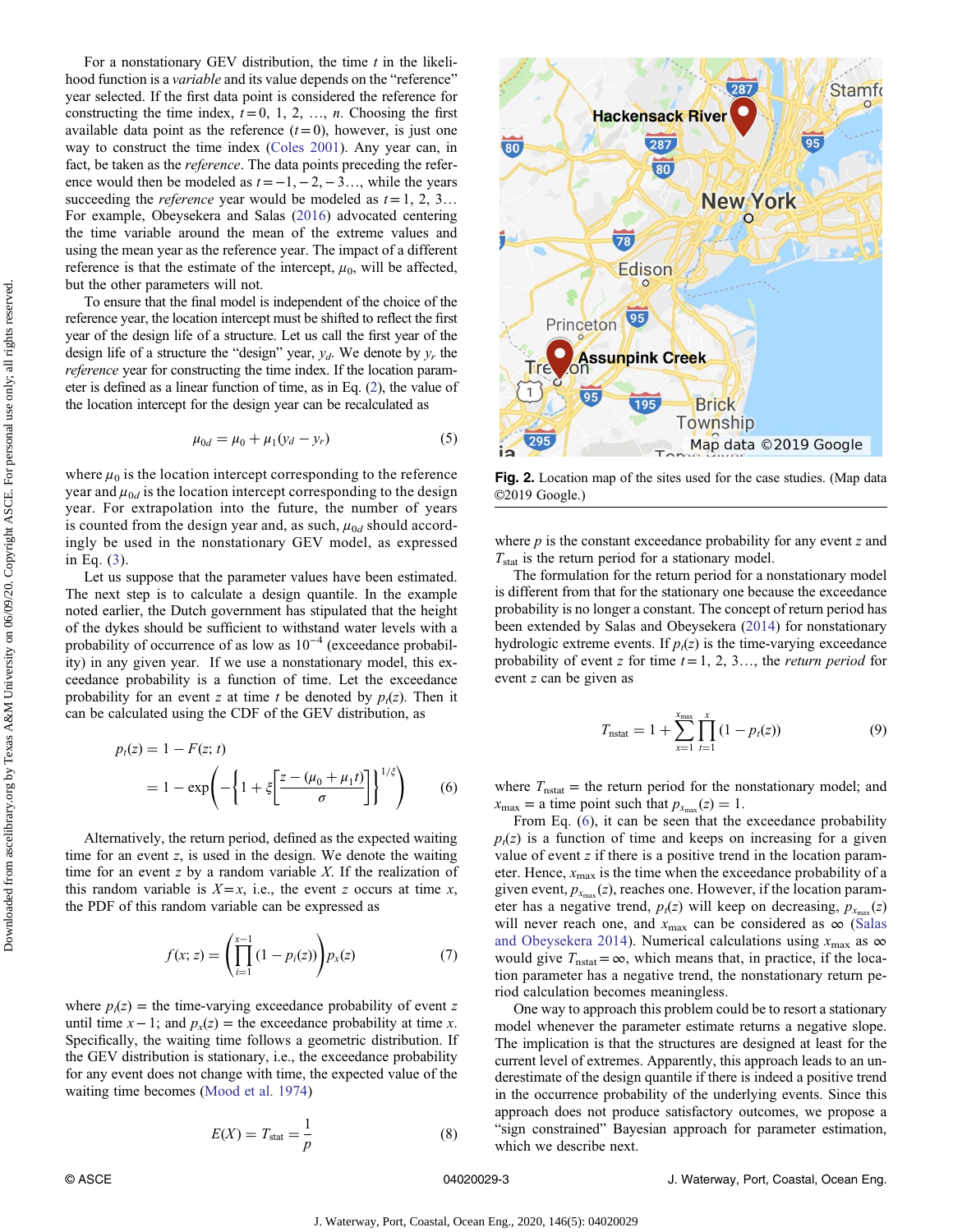<span id="page-3-0"></span>

Fig. 3. Annual peak flow data with best linear fit for (a) Hackensack River; and (b) Assunpink Creek.

## Sign Constrained Bayesian Method

Let  $\theta$  be a vector of the parameters of any distribution such that  $\theta \in$ Θ, where Θ is the set of all the possible values of the parameters. Let  $p(\theta)$  be the *prior* and  $p(\theta | z)$  be the *posterior* distribution of the parameter  $\theta$  after observing the data z. Bayesian inference allows for learning the posterior from the prior via Bayes' rule [\(Cox 1946,](#page-7-0) [1961](#page-7-0); [Savage 1972\)](#page-8-0):

$$
p(\theta \mid z) = \frac{p(z|\theta)p(\theta)}{\int_{\Theta} p(z|\theta)p(\theta) d\theta}
$$
(10)

where  $p(z|\theta)$  is the likelihood that the data comes from a distribution with given parameter  $\theta$ . Eq. (10) does not state what a *rational* person's belief should be; it only states how the belief should change in light of the observed data. Hence, the posterior distribution would depend on the prior belief and different priors could result in different posteriors, thus making the analysis dependent on the personal choice of priors. Nevertheless, using priors offers an opportunity to steer the parameter estimation process to be in line with the underlying physical trend.

In Eq. (10), the denominator involves an integration over the parameter space and can become very difficult (or sometimes impossible) to compute as the number of parameters in the model increases. Therefore, approximation schemes for computing the posterior distribution are often availed of; here we resort to the commonly used Markov chain Monte Carlo (MCMC) method. The idea behind the MCMC method is to simulate the posterior distribution by taking a large number of samples from the posterior distribution. We use the Metropolis-Hastings algorithm ([Metropolis et al. 1953;](#page-8-0) [Hastings](#page-7-0) [1970;](#page-7-0) [Hoff 2009](#page-7-0)) to sample from the posterior distribution. This sampling algorithm constructs a sequence  $\{\theta^{(1)}, \theta^{(2)}, ..., \theta^{(s)}\}$  such that  $\theta \sim p(\theta | z)$ .

Suppose that a working sequence  $\{\theta^{(1)}, \theta^{(2)}, ..., \theta^{(s)}\}$  has been constructed and the next value  $\theta^{(s+1)}$  must be added. The Metropolis-Hastings algorithm proceeds by sampling a proposed value  $\theta^*$  close to the current value  $\theta^{(s)}$ . A proposal distribution  $J(\theta^* | \theta^{(s)})$  is used to obtain  $\theta^*$ . Generally, a symmetric proposal distribution is used. Common examples include uniform $(\theta^{(s)} - \delta, \theta^{(s)} + \delta)$ and normal $(\theta^{(s)}, \delta^2)$ , where  $\delta$  is known as the *proposal width*.

Table 1. Specifications for the MCMC algorithm

| Specification                                  | <b>Assunpink Creek</b> | Hackensack River     |
|------------------------------------------------|------------------------|----------------------|
| Location intercept $\mu_0$ prior               | Uniform $(0, 200)$     | Uniform $(0, 200)$   |
| Location slope $\mu_1$ prior                   |                        |                      |
| SC-BM                                          | Uniform $(0, 5)$       | Uniform $(0, 5)$     |
| UC-BM                                          | Uniform $(-5, 5)$      | Uniform $(-5, 5)$    |
| Scale $\sigma$ prior                           | Uniform $(0, 50)$      | Uniform $(0, 50)$    |
| Shape $\xi$ prior                              | Uniform $(-1, 1)$      | Uniform $(-1, 1)$    |
| Initial values $\{\mu_0, \mu_1, \sigma, \xi\}$ | $\{50, 1, 20, 0.8\}$   | $\{50, 1, 20, 0.8\}$ |
| Proposal distributions                         |                        |                      |
| $\mu_0$                                        | Normal $(., 1)$        | Normal $(., 2)$      |
| $\mu_1$                                        | Normal $(., 0.1)$      | Normal (., 0.15)     |
| $\sigma$                                       | Normal $(., 1)$        | Normal $(., 1)$      |
| ξ                                              | Normal (., 0.05)       | Normal (., 0.05)     |

#### Table 2. Results for Hackensack River

| Method                                    | $\mu_0$ | $\mu_1$                     | $\sigma$ | ع                  | $100$ year<br>flow $(m^3/s)$ NLLH |        |
|-------------------------------------------|---------|-----------------------------|----------|--------------------|-----------------------------------|--------|
| SC-BM (MAP)                               | 51.66   |                             |          | 0.000 30.72 0.0870 | 235.7                             | 471.83 |
| SC-BM (expected) 53.11 0.093 31.44 0.0977 |         |                             |          |                    | 246.2                             | 471.72 |
| UC-BM (MAP)                               |         | $45.54 -0.042$ 29.76 0.1189 |          |                    | $\frac{1}{2}$                     | 471.05 |
| UC-BM (expected)                          |         | 44.71 -0.048 30.66 0.1385   |          |                    | $\equiv$                          | 471.28 |
| MLE                                       |         | 45.59 -0.034 29.19 0.1184   |          |                    | $\overline{\phantom{m}}$          | 471.02 |
| C-MLE                                     | 47.51   |                             |          | 0.000 29.39 0.1093 | 223.2                             | 471.06 |

Note: No 100-year return event estimate when slope parameter  $\mu_1$  is negative.

Table 3. Results for Assunpink Creek

|                  |         |             |          |                          | $100$ year          |        |  |
|------------------|---------|-------------|----------|--------------------------|---------------------|--------|--|
| Method           | $\mu_0$ | $\mu_1$     | $\sigma$ | Έ                        | flow $(m^3/s)$ NLLH |        |  |
| SC-BM (MAP)      |         |             |          | 56.20 0.281 15.33 0.2115 | 195.2               | 404.36 |  |
| SC-BM (expected) |         |             |          | 56.55 0.282 15.62 0.2244 | 214.3               | 404.32 |  |
| $UC-BM (MAP)$    |         |             |          | 55.53 0.277 14.99 0.1873 | 194.9               | 404.40 |  |
| UC-BM (expected) |         |             |          | 56.95 0.286 15.58 0.2047 | 205.6               | 404.23 |  |
| <b>MLE</b>       |         |             |          | 56.96 0.289 14.86 0.2027 | 195.1               | 404.07 |  |
| C-MLE            |         | 56.96 0.289 |          | 14.86 0.2027             | 195.1               | 404.07 |  |

© ASCE 04020029-4 J. Waterway, Port, Coastal, Ocean Eng.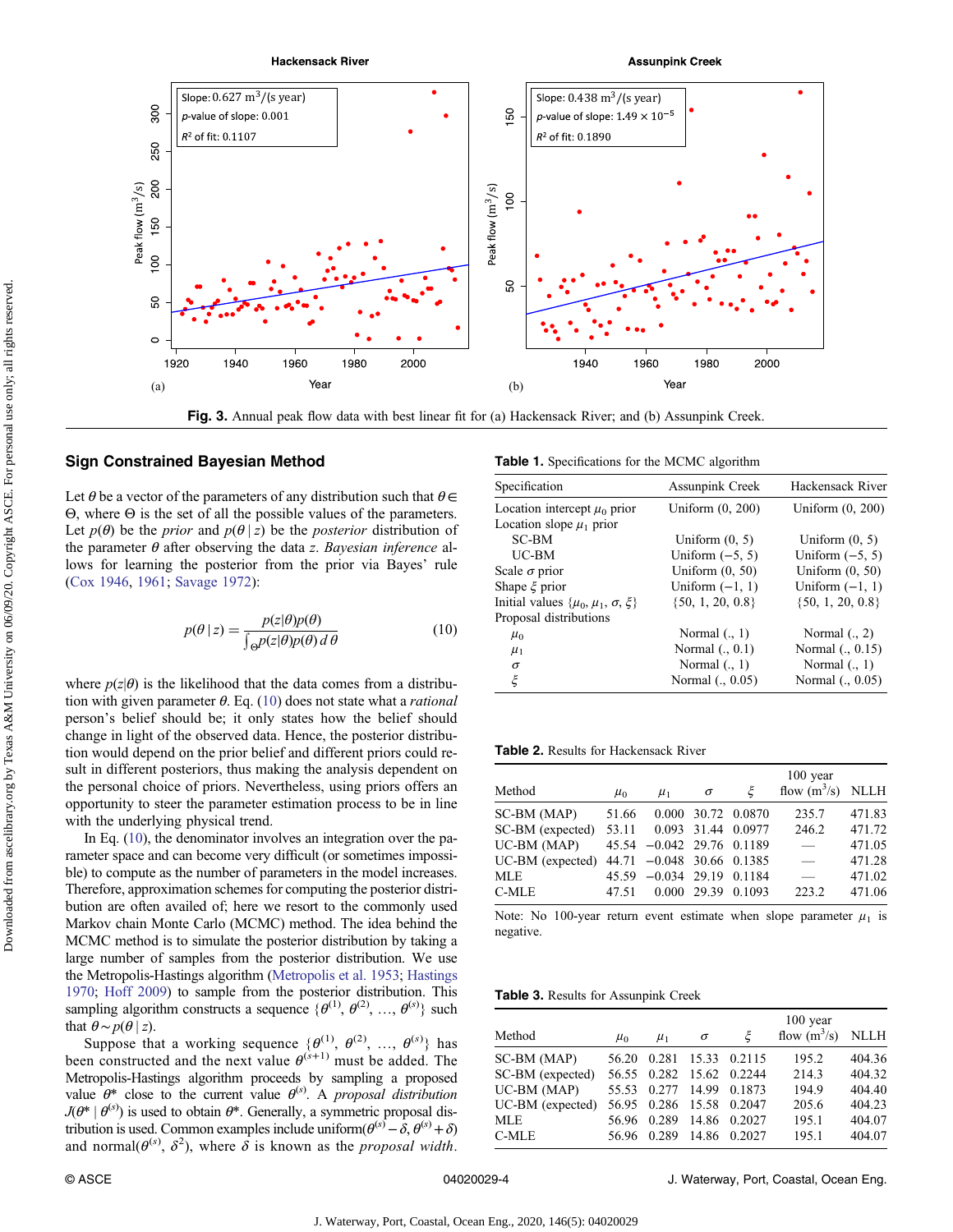Downloaded from ascelibrary.org by Texas A&M University on 06/09/20. Copyright ASCE. For personal use only; all rights reserved.Downloaded from ascelibrary.org by Texas A&M University on 0609/20. Copyright ASCE. For personal use only; all rights reserved.

<span id="page-4-0"></span>Once the value of  $\theta^*$  is obtained, the acceptance ratio r is calculated as

$$
r = \frac{p(z|\theta^*)p(\theta^*)J(\theta^{(s)}|\theta^*)}{p(z|\theta^{(s)})p(\theta^{(s)})J(\theta^*|\theta^{(s)})}
$$
(11)

For a symmetric proposal distribution,  $J(\theta^{(s)}|\theta^*) = J(\theta^*|\theta^{(s)})$ , which simplifies Eq. (11). The intuition behind computing the acceptance ratio is that if the ratio is greater than one, it is more likely that the given data came from a sampling distribution whose parameter is  $\theta^*$ . Thus,  $\theta^*$  should be included in the set of samples,  $\theta^{(s+1)} = \theta^*$ . If the ratio is less than one, the parameter value  $\theta^*$ should only be included in the set of samples with probability  $r$ . If the proposed sample  $\theta^*$  is rejected,  $\theta^{(s+1)} = \theta^{(s)}$ .

The algorithm can be summarized as follows.

- 1. Choose the prior distribution for the parameter and select the initial value of the parameter.
- 2. Choose the proposal distribution for the parameter.
- 3. Sample the next value of parameter  $\theta^*$  based on the current value  $\theta^{(s)}$  of the parameter and proposal distribution.
- 4. Compute the acceptance ratio (r).
- 5. Accept the proposed sample with probability min  $(r, 1)$  and update  $\hat{\theta}^{(s+1)} = \theta^*$ ; otherwise reject the proposed sample and update  $\theta^{(s+1)} = \theta^{(s)}$ .

The algorithm converges to the target posterior distribution after the Markov chain or the sequence  $\{\theta^{(1)}, \theta^{(2)}, \dots, \theta^{(s)}\}$  reaches a

**Hackensack River** 

steady state. Hence, the samples collected before reaching the steady state or during the transient state of the Markov chain (burn-in samples) are discarded as they do not represent the target posterior distribution. The number of burn-in samples would vary based on the convergence rate of the algorithm. The convergence rate depends on the nature of the dataset, the initial values of the parameters, the proposal distribution, and the selection of priors. The algorithm can be stopped after a sufficient number of samples from the distribution  $p(\theta | z)$  has been collected.

The use of informative priors to compute the posterior enables us to constrain some parameters as needed. In this work, if we know that some of the parameters should not take negative values, we impose a nonnegativity constraint when accepting samples using an appropriate prior. We impose a uniform prior with a nonnegative support on the location parameter and the scale parameter (because it is the variance). We refer to the resulting Bayesian method as a sign-constrained Bayesian method (SC-BM). We applied the SC-BM to two case studies involving the return level for peak flow of water streams and report the findings in the next section.

## Case Studies

We consider two case studies involving data for annual peak flow in rivers and perform a comparative computational study of the proposed Bayesian method and the standard frequentist methods.

**Assunpink Creek** 



Fig. 4. Posterior distribution for parameters: (a) location intercept parameter for Hackensack River; (b) location intercept parameter for Assunpink Creek; (c) location slope parameter for Hackensack River; and (d) location slope parameter for Assunpink Creek.

© ASCE 04020029-5 J. Waterway, Port, Coastal, Ocean Eng.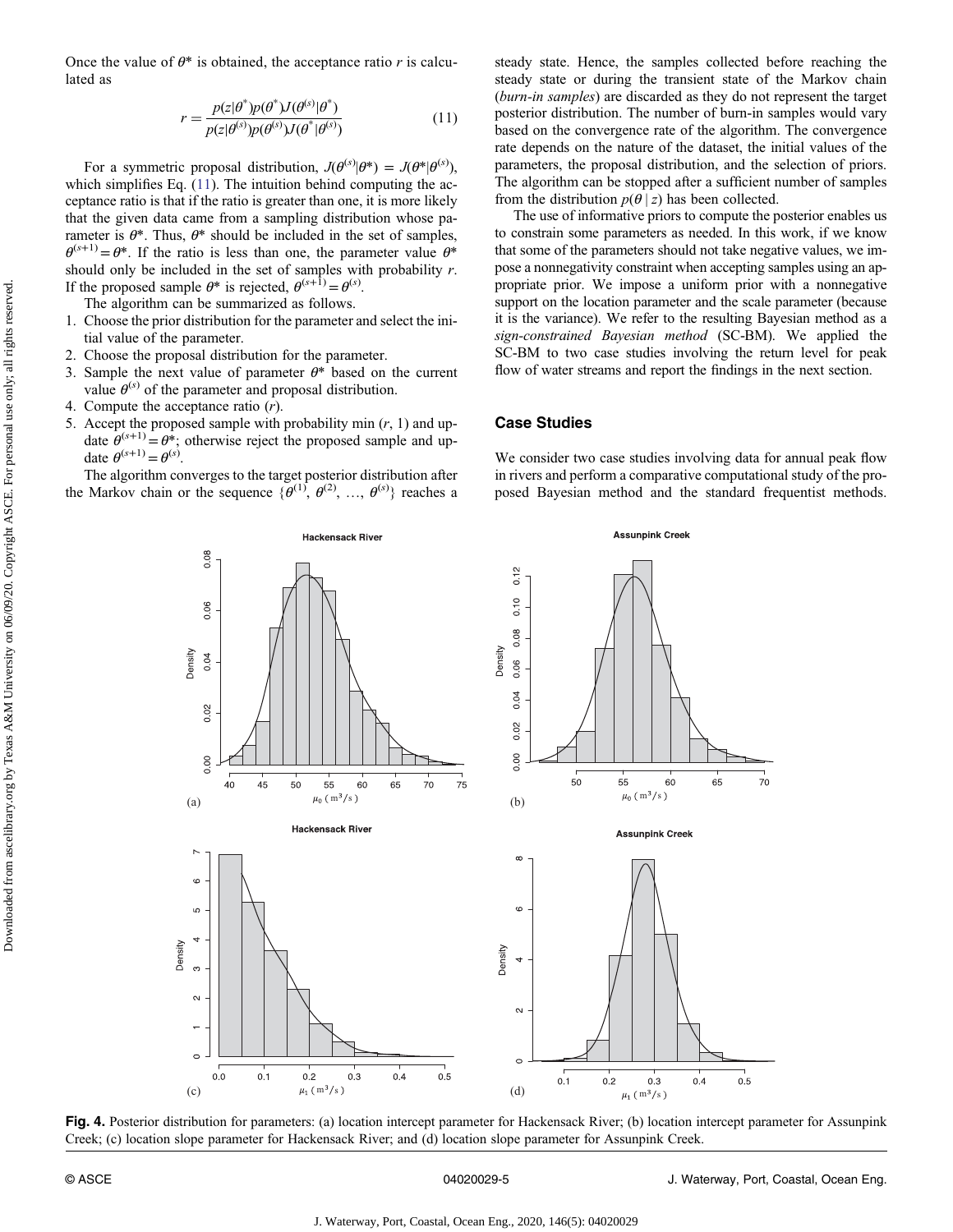<span id="page-5-0"></span>In some parts of the USA, these flows show an increasing trend with time. Data for the Hackensack River at New Milford and for the Assunpink Creek watershed at Trenton [shown in Fig. [2](#page-2-0) [\(Google 2019\)](#page-7-0)] are two such examples in the state of New Jersey. The Assunpink Creek data have also been examined by Obeysekera and Salas [\(2014](#page-8-0), [2016\)](#page-8-0).

The annual peak flow data for the period 1924–2015 for these locations (Hackensack River station ID 01378500 and Assunpink Creek station ID 01464000) were obtained from the US Geological Survey website [\(USGS 2017](#page-8-0)). The extreme flow is plotted as a function of time for both datasets in Fig. [3,](#page-3-0) along with the line of best fit. The values of  $p$  for the slope of these lines are significantly less than 5%, as shown in the figure, suggesting the use of a nonstationary model for analysis. We used a nonstationary GEV model with a linear trend in the location parameter. We arbitrarily set the design year to be 2018 in both cases, since it is the year when this computational study was performed.

We applied the SC-BM method to both datasets. In all, 10,000 samples were collected for each of the parameters. For comparison, we also implemented the alternative methods: the traditional (i.e., unconstrained) maximum likelihood technique (MLE), a constrained maximum likelihood technique (C-MLE), and the traditional (i.e., unconstrained) Bayesian method (UC-BM) with no nonnegativity constraint on the location slope. Here, the unconstrained MLE is the typical estimate we reviewed earlier. In the C- MLE, the likelihood function (Eq. [\(4\)](#page-1-0)) is solved while subjecting the slope parameter to the nonnegative constraint. The inclusion of UC-BM in the comparison is to highlight the impact of the prior and the sign constraint. All the methods were implemented in R software (version 3.4.3).

We used uniform priors for both case studies. The advantage of using uniform priors is that they are uninformative, i.e., they allocate equal probabilities to all the values within the selected domain for the uniform distribution and thus do not favor any particular value of the parameter over others. However, if some information is available about the parameters, we can use some other prior distribution that assigns unequal probabilities to different values of the parameters, e.g., the normal distribution. Apart from allocating a uniform prior, we also need to constrain the sign of some of the parameters. We know that the flow volume of a river and its variance cannot be negative; thus, the location intercept parameter and the scale parameter must be restricted to positive values. This is done by setting the lower bound of the uniform prior to zero. If we wanted to use a normal prior, this sign constraint could have been applied by using the truncated normal distribution to discard all the negative values. Unlike the location intercept and the scale parameter, there is no reason to assume that the location slope parameter will always be positive. However, a negative location slope parameter does not have any significance from a design perspective. As explained previously, a negative value of the location slope parameter will drive the return period to  $\infty$ , which is not meaningful. If the location slope parameter for extreme flow for a river is negative, we would still design any structure at the current



Fig. 5. Posterior distribution for parameters: (a) scale parameter for Hackensack River; (b) scale parameter for Assunpink Creek; (c) shape parameter for Hackensack River; and (d) shape parameter for Assunpink Creek.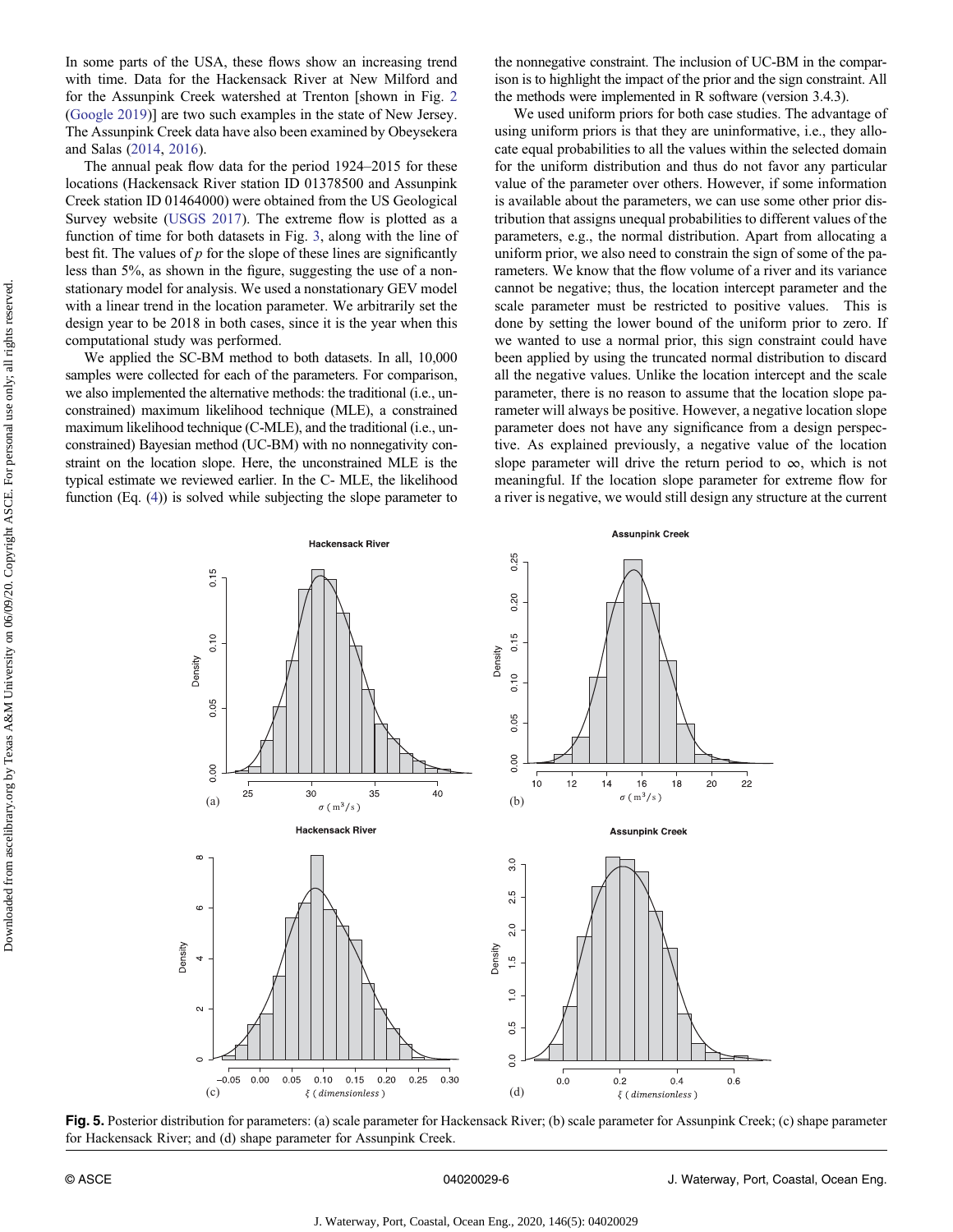<span id="page-6-0"></span>

Fig. 6. Results for the 100 year return event: (a) posterior distribution for Hackensack River; (b) posterior distribution for Assunpink Creek; (c) CDF for Hackensack River; and (d) CDF for Assunpink Creek.

level of extreme flows. Moreover, uncertainty is involved in the parameter estimation. This implies that even when the most probable estimate of the location slope parameter is negative, there can still be a reasonable probability for the parameter to be positive. Thus, to get meaningful estimates for the design quantile, we propose the SC-BM, in which we also constrain the location slope parameter to be positive by setting the lower bound for its prior to zero. If the location slope parameter were most likely to take a negative value, this nonnegativity constraint in the SC-BM would ensure that the posterior distribution has its peak at zero.

The Metropolis-Hastings algorithm was used to draw samples from the posterior distribution of the parameters. Table [1](#page-3-0) gives the specifications that were used in the MCMC algorithm. The proposal widths for the parameters were selected through experimentation to ensure a reasonable convergence rate for both datasets.

We report the estimated parameters, the 100 year return value, and the negative log-likelihood (NLLH) value for the alternative methods in Tables [2](#page-3-0) and [3](#page-3-0). (We only calculated the return event for the methods that gave nonnegative values of the location slope. We include the NLLH values in the tables as an indicator of goodness of fit between the resulting model and the data.) In spite of the peak flows showing an increasing trend in both cases (Fig. [3](#page-3-0)), the MLE of the location parameter of the nonstationary GEV model indicates a negative trend (i.e., negative  $\mu_1$ ) for the Hackensack River, but a positive trend for Assunpink Creek. It is

|  |  |  | <b>Table 4.</b> Point estimates and confidence intervals |
|--|--|--|----------------------------------------------------------|
|--|--|--|----------------------------------------------------------|

| Dataset                | Expected value | MAP value | 95% CI         |
|------------------------|----------------|-----------|----------------|
| <b>Assunpink Creek</b> | 214.3          | 195.2     | [156.8, 322.1] |
| Hackensack River       | 246.2          | 235.7     | [194.1, 316.9] |

this issue that is the crux of this paper. The remainder of Tables [2](#page-3-0) and [3](#page-3-0) are discussed later.

The posterior distributions of the location intercept  $(\mu_0)$  and slope  $(\mu_1)$  parameters for the nonstationary GEV model are shown in Fig. [4.](#page-4-0) Even though a weak prior (uniform distribution over a large range) was used for the learning process, the posterior distributions of the parameters converged to reasonably concentrated distributions with low variance. Instead of simply having a point estimate, as in the MLE method, the Bayesian approach provides a distribution of the estimates. Figs. [4\(a and b\)](#page-4-0) show standard distributions for the location intercept parameter for the Hackensack River and Assunpink Creek, respectively. In Figs. [4\(c and d\),](#page-4-0) however, it is interesting to see how the distributions for the location slope parameter for the two streams are different. Owing to the use of the nonnegativity sign constraint, the shape of the distribution for the Hackensack data set looks like a truncated normal distribution instead of taking a standard shape. Indeed, this constrains the expected value of the slope parameter to be positive, as desired.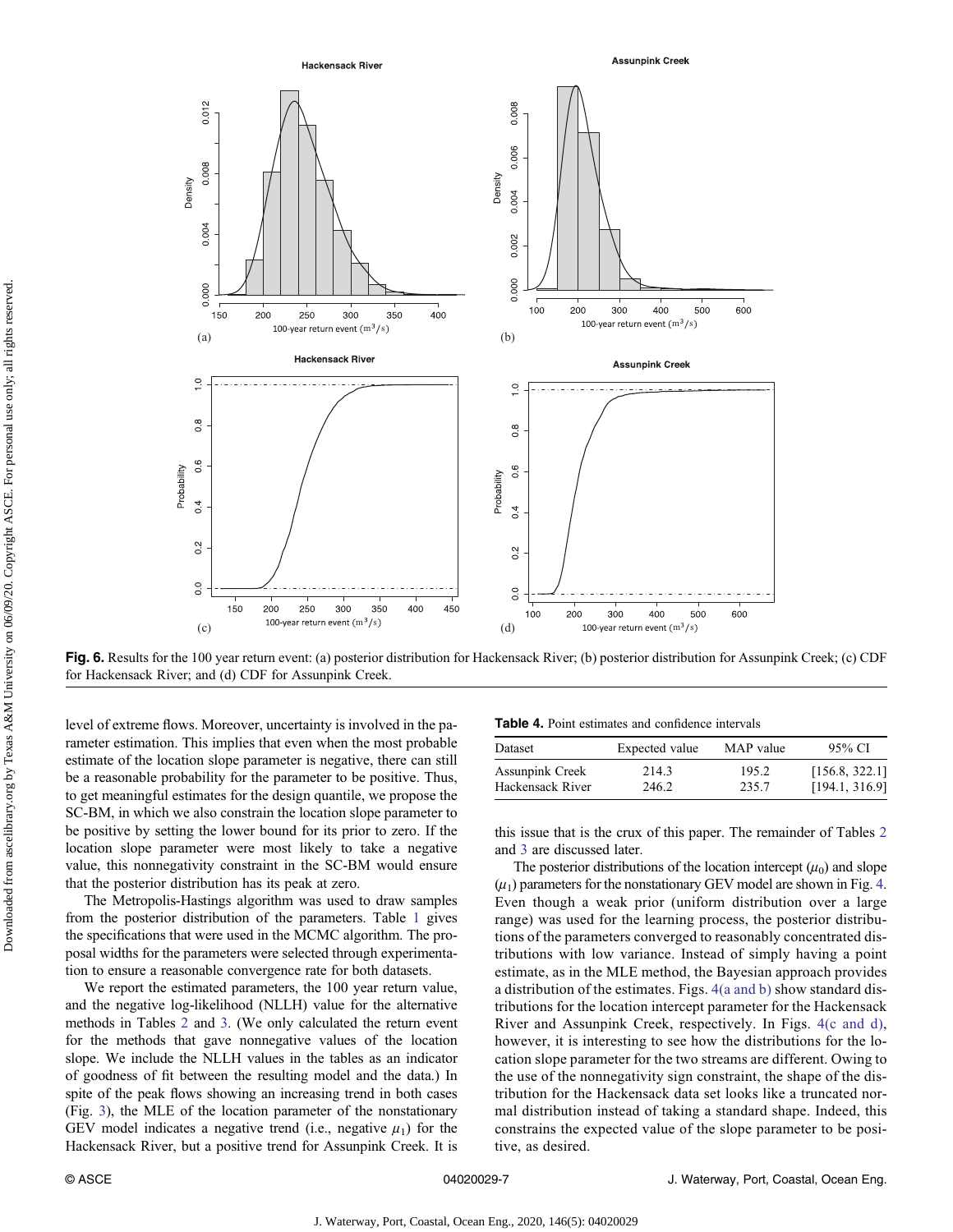<span id="page-7-0"></span>The posterior distributions for the scale ( $\sigma$ ) and shape ( $\xi$ ) parameters are shown in Fig. [5](#page-5-0). Again, even though a weak prior was used for the learning process, the posterior distributions of these parameters also converged to a reasonably concentrated distributions with low variance. Both Figs. [5\(a and b\)](#page-5-0) and Figs. [5\(c and d\)](#page-5-0) show standard distributions for the scale and shape parameters for both streams.

Plots of the posterior distribution of a 100 year return event including the corresponding CDF for each dataset are shown in Fig. [6](#page-6-0). The peak of the posterior distribution is known as the maximum a posteriori (MAP) estimate, which is the same as the expected value of an estimated parameter if the resulting distribution is symmetric. We can see that, in both datasets, the distribution of the 100 year return event is skewed and, therefore, the MAP estimate can be different from the expected estimate.

Returning to Tables [2](#page-3-0) and [3,](#page-3-0) we can nominally use the NLLH to compare models; the smaller it is, the better is the model fit. In Table [2,](#page-3-0) we can see that the slope parameter estimates of all methods have comparable NLLH values. The unconstrained MLE is usually the model of the best fit, although with only a slightly lower NLLH value. However, in Table [2,](#page-3-0) it can be seen that it trades this superiority for a negative slope parameter. What this reveals is that a purely data-driven method does not always produce reasonable results, if not guided by domain knowledge of the underlying phenomenon. When a constraint is imposed on the slope parameter, as in the case of C-MLE, the resulting estimate of  $\mu_1$  is zero. This means that using this set of parameters for design yields the same result as using a stationary GEV distribution, and will therefore overlook the trend in the underlying events.

When the Bayesian method is applied without the sign constraint, it behaves in a manner similar to the MLE (a negative slope parameter in Table [2](#page-3-0)), demonstrating that reliance on the Bayesian method itself is not sufficient; imposing a nonnegativity restriction on the parameter via the prior is necessary. Further analysis of the results shows that when MLE returns a positive slope estimate (Table [3\)](#page-3-0), the SC-BM produces estimates similar to those of the other methods. However, when MLE returns a negative slope estimate (Table [2](#page-3-0)), the SC-BM provides the best estimate, compared with the unconstrained methods (MLE and UC-BM) as well as compared with the alternative constrained method (C-MLE).

A further benefit of using the Bayesian method is that uncertainty quantification is a natural outcome of using the resulting posterior distribution. The histograms for the 100 year return events for both datasets show a highly peaked mode and are right skewed; this suggests that the expected value would be greater than the MAP value. The expected value, the MAP value, and the 95% confidence interval (CI) for the 100 year return event are reported in Table [4.](#page-6-0) It can be seen that expected values are indeed greater than MAP values. If the aim is to design a structure, one might prefer the expected value over the MAP value of the return event. These distributions can be used by a designer to understand the uncertainty involved in the design quantile and quantify the risk.

# Summary and Conclusions

Hydrological extreme events are often the major cause of failure of many civil engineering structures. Hence, quantifying the extreme events in terms of design quantiles becomes a crucial task. Probabilistic models are used to analyze these extreme events. This work considers a sign constrained Bayesian method for performing parameter estimation in a nonstationary GEV model. We show that one can encounter a negative slope in the location parameter even though the trend in the data may be positive. The modification of the traditional Bayesian method is capable of handling such datasets

and produces the posterior distribution of the parameters based on the observed data and not point estimates. Thus, this provides a needed basis for uncertainty quantification. Further, the availability of a probability distribution for the return event gives the engineering designers and planners additional information and perspective on the risks involved with a given design quantile.

The results based on two case studies demonstrate that the SC-BM works as a unified framework to handle different classes of problem. When the MLE technique produces a positive location slope parameter value, the SC-BM produces results comparable to MLE. However, when MLE returns a negative estimate of the location slope parameter in spite of an increasing trend in the data, the SC-BM corrects this estimation problem and produces a trend estimate consistent with data. It is hoped that the sign constrained Bayesian method will assist practitioners in incorporating climate-related trends to estimate design conditions.

# Data Availability Statement

- Some or all data, models, or code generated or used during the study are available in a repository or online in accordance with funder data retention policies [\(USGS 2017](#page-8-0)).
- Some or all data, models, or code generated or used during the study are available from the corresponding author by request: R software codes for SC-BM and UC-BM algorithms.

## References

- Caires, S., V. Swail, and X. Wang. 2006. "Projection and analysis of extreme wave climate." J. Clim. 19 (21): 5581–5605. [https://doi.org/10](https://doi.org/10.1175/JCLI3918.1) [.1175/JCLI3918.1.](https://doi.org/10.1175/JCLI3918.1)
- Coles, S. 2001. An introduction to statistical modeling of extreme values. London: Springer.
- Cox, R. T. 1946. "Probability, frequency and reasonable expectation." Am. J. Phys. 14 (1): 1–13. [https://doi.org/10.1119/1.1990764.](https://doi.org/10.1119/1.1990764)
- Cox, R. T. 1961. The algebra of probable inference. Baltimore: Johns Hopkins.
- Das, J., and N. Umamahesh. 2017. "Uncertainty and nonstationarity in streamflow extremes under climate change scenarios over a river basin." J. Hydrol. Eng. 22 (10): 04017042. [https://doi.org/10.1061](https://doi.org/10.1061/(ASCE)HE.1943-5584.0001571) [/\(ASCE\)HE.1943-5584.0001571](https://doi.org/10.1061/(ASCE)HE.1943-5584.0001571).
- De Paola, F., M. Giugni, F. Pugliese, A. Annis, and F. Nardi. 2018. "GEV parameter estimation and stationary vs. non-stationary analysis of extreme rainfall in African test cities." Hydrology 5 (2): 28. [https://doi](https://doi.org/10.3390/hydrology5020028) [.org/10.3390/hydrology5020028](https://doi.org/10.3390/hydrology5020028).
- De Paola, F., M. Giugni, M. E. Topa, and E. Bucchignani. 2014. "Intensity-Duration-Frequency (IDF) rainfall curves, for data series and climate projection in African cities." SpringerPlus 3 (1): 133. [https://doi.org/10.1186/2193-1801-3-133.](https://doi.org/10.1186/2193-1801-3-133)
- Douglas, E. M., R. M. Vogel, and C. N. Kroll. 2000. "Trends in floods in the United States: Impact of spatial correlation." J. Hydrol. 240 (1-2): 90–105. [https://doi.org/10.1016/S0022-1694\(00\)00336-X](https://doi.org/10.1016/S0022-1694(00)00336-X).
- Gado, T. A., and V.-T.-V. Nguyen. 2016. "An at-site flood estimation method in the context of nonstationarity I. A simulation study." J. Hydrol. 535: 710–721. [https://doi.org/10.1016/j.jhydrol.2015.12.063.](https://doi.org/10.1016/j.jhydrol.2015.12.063)
- Google. 2019. "Map for Assunpink Creek (lattitude: 40.22416; longitude: -74.74916), and Hackensack River (lattitude: 40.94833, longitude: -74.02666)." Accessed August 23, 2019. [https://maps.google.com.](http://maps.google.com)
- Haan, L. D., and A. Ferreira. 2006. Extreme value theory an introduction. New York: Springer.
- Hastings, W. K. 1970. "Monte Carlo sampling methods using Markov chains and their applications." Biometrika 57 (1): 97-109. [https://doi](https://doi.org/10.1093/biomet/57.1.97) [.org/10.1093/biomet/57.1.97.](https://doi.org/10.1093/biomet/57.1.97)
- Hoff, P. D. 2009. A first course in Bayesian statistical methods. New York: Springer.